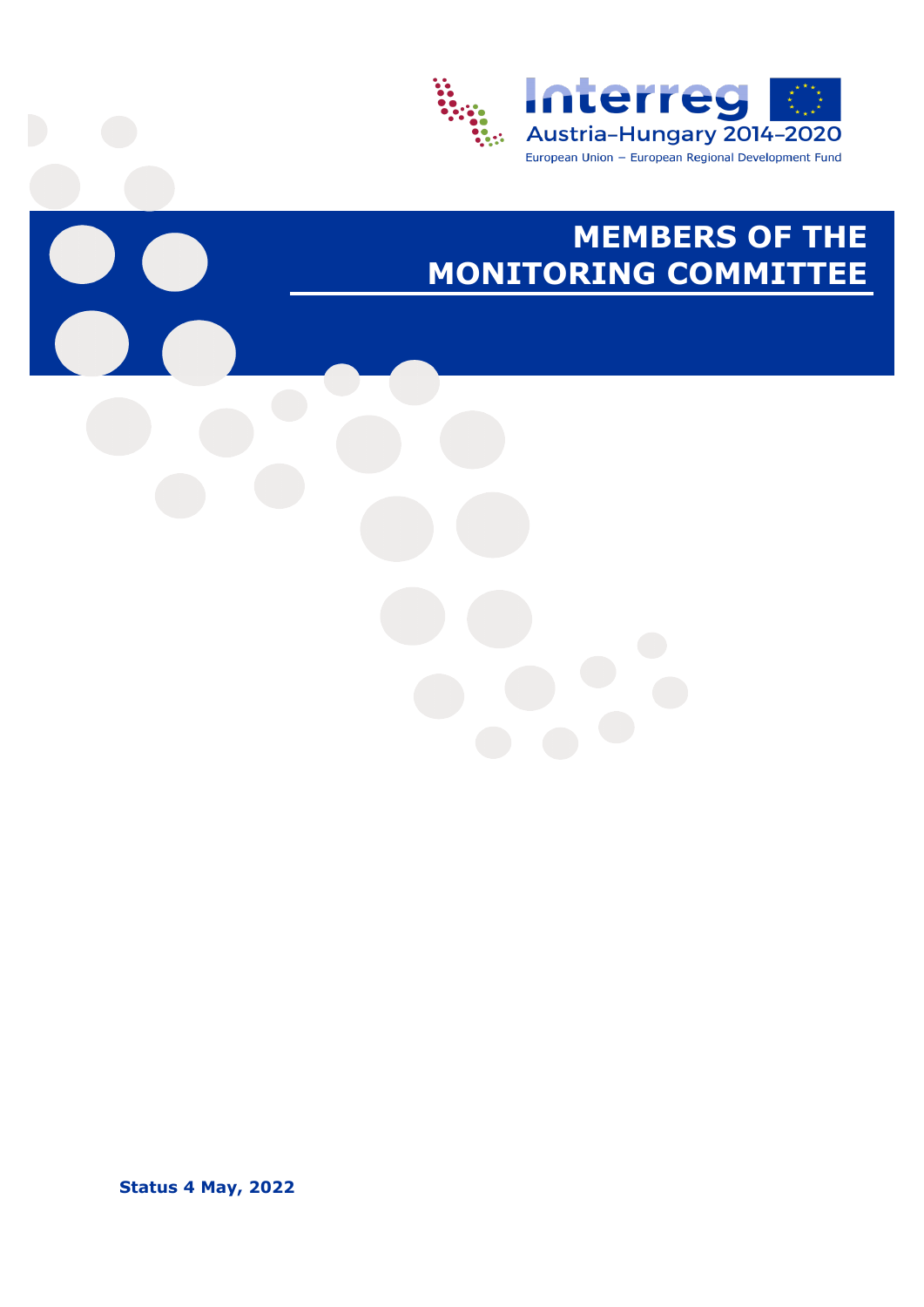| Members of the monitoring committee |                               |                                                                                  |                            |                      |
|-------------------------------------|-------------------------------|----------------------------------------------------------------------------------|----------------------------|----------------------|
| <b>Status</b>                       | <b>Member</b><br><b>State</b> | <b>Organisation</b>                                                              | <b>Name</b>                | member<br>substitute |
|                                     |                               | Wirtschaftsagentur Burgenland<br>GmbH                                            | <b>Harald LADICH</b>       | m                    |
|                                     | AUSTRIA                       | Wirtschaftsagentur Burgenland<br>GmbH                                            | <b>Harald HORVATH</b>      | S                    |
| Voting Members                      |                               | Office of the Government of Lower<br>Austria                                     | Hajnalka TRITEOS MEIDLIK   | m                    |
|                                     |                               | Office of the Government of Lower<br>Austria                                     | Francois-Edouard PAILLERON | s                    |
|                                     |                               | Office of the Government of Styria                                               | Sabina CIMERMAN            | m                    |
|                                     |                               | Office of the Government of Styria                                               | <b>Martin NAGLER</b>       | S                    |
|                                     |                               | Office of the Government of Vienna                                               | Andrea SCHWECHERL          | m                    |
|                                     |                               | Office of the Government of Vienna                                               | Petra WALLNER              | s                    |
|                                     |                               | Federal Ministry of Labour, Social<br>Affairs, Health and Consumer<br>Protection | <b>Roland HANAK</b>        | m                    |
|                                     |                               | Federal Ministry of Labour, Social<br>Affairs, Health and Consumer<br>Protection | <b>Britta KESCHMANN</b>    | s                    |
|                                     |                               | Federal Ministry of Agriculture,<br><b>Regions and Tourism</b>                   | Martin NÖBAUER             | m                    |
|                                     |                               | Federal Ministry of Agriculture,<br><b>Regions and Tourism</b>                   | <b>Catrin PROMPER</b>      | S                    |
|                                     | ARY<br>HUNG                   | Ministry of Foreign Afairs and Trade<br>as National Authority                    | <b>Tamás MOLNÁR</b>        | m                    |
|                                     |                               | Ministry of Foreign Afairs and Trade<br>as National Authority                    | Dóra DÉKÁNY                | S                    |
|                                     |                               | Ministry of Foreign Afairs and Trade<br>as National Authority                    | Balázs ZÁM                 | S                    |
|                                     |                               | Local Government of County Győr-<br>Moson-Sopron                                 | Zoltán NÉMETH              | m                    |
|                                     |                               | Local Government of County Győr-<br>Moson-Sopron                                 | Éva LAKATOSNÉ NOVÁK        | $\mathsf{s}$         |
|                                     |                               | Local Government of County Vas                                                   | <b>Bálint KONDORA</b>      | m                    |
|                                     |                               | Local Government of County Vas                                                   | Péter BALÁZSY              | S                    |
|                                     |                               | Local Government of County Zala                                                  | Adrienn Katalin GYÖRVÁRI   | m                    |
|                                     |                               | Local Government of County Zala                                                  | Veronika KÁRPÁTI           | S                    |
|                                     |                               | Széchenyi Programme Office<br>Nonprofit LLC<br>as Regional Coordinator           | Ágnes GOMBÁS               | m                    |
|                                     |                               | Széchenyi Programme Office<br>Nonprofit LLC<br>as Regional Coordinator           | Krisztina ERDŐS            | S                    |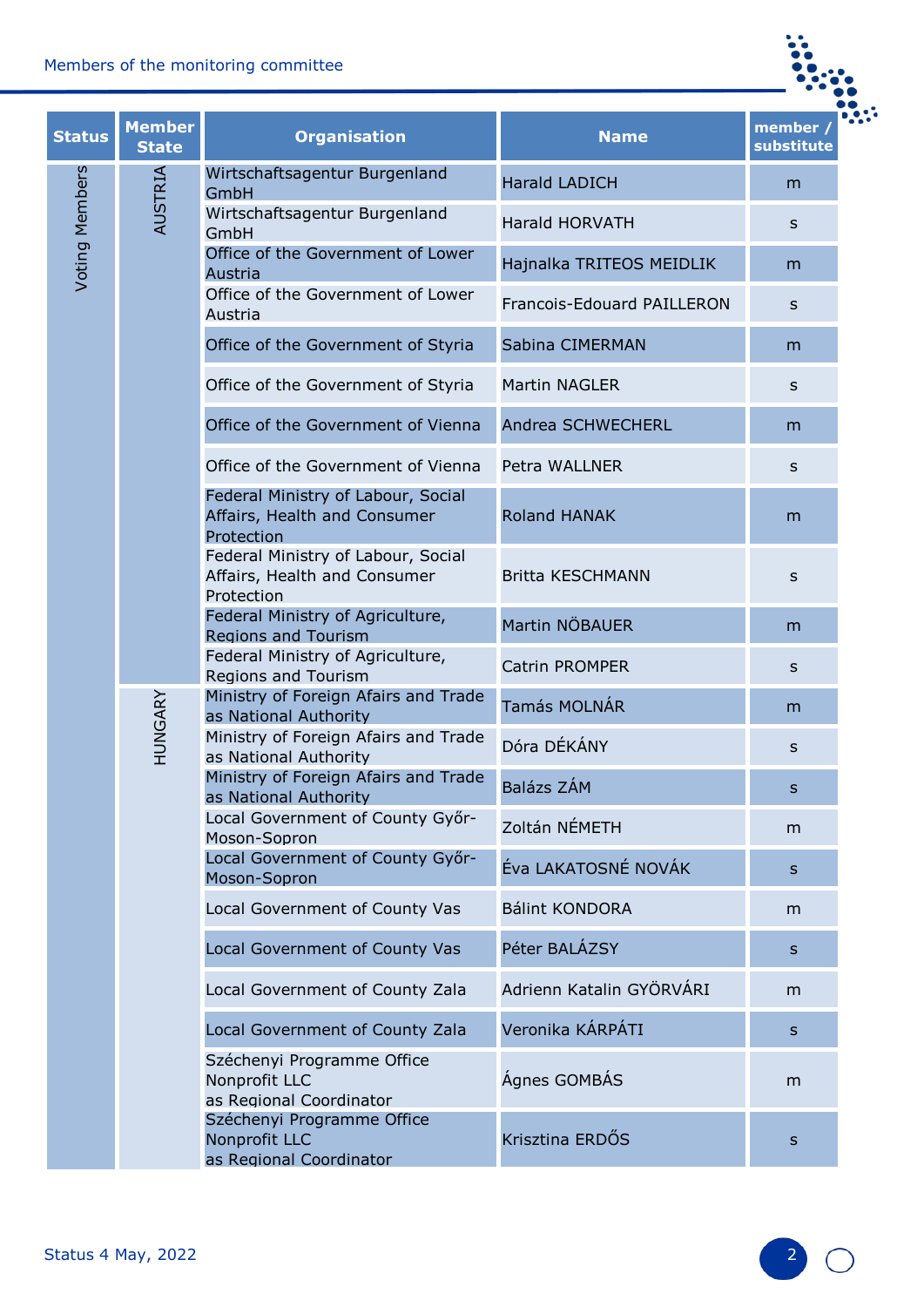| Members of the monitoring committee |                               |                                                                        |                          |                      |
|-------------------------------------|-------------------------------|------------------------------------------------------------------------|--------------------------|----------------------|
| <b>Status</b>                       | <b>Member</b><br><b>State</b> | <b>Organisation</b>                                                    | <b>Name</b>              | member<br>substitute |
|                                     |                               | Széchenyi Programme Office<br>Nonprofit LLC<br>as Regional Coordinator |                          | S                    |
|                                     |                               | Ministry of Agriculture                                                | <b>Anette VINCZE</b>     | m                    |
|                                     |                               | Ministry of Agriculture                                                | Ágnes SZÍJÁRTÓ           | $\mathsf{s}$         |
|                                     |                               | Ministry of Foreign Affairs and Trade Lívia BALOZSÁN                   |                          | m                    |
|                                     |                               | Ministry of Foreign Affairs and Trade Adám BALYA                       |                          | s                    |
|                                     |                               | Ministry for Innovation and<br>Technology                              |                          | m                    |
|                                     |                               | Ministry for Innovation and<br>Technology                              |                          | S                    |
|                                     | EU & PROGRAMME                | <b>European Commission</b>                                             | Katalin-Júlia PÉNZES     | m                    |
| Advisory Members                    |                               | Wirtschaftsagentur Burgenland<br>GmbH<br>as Managing Authority         | Tatjana PAAR             | m                    |
|                                     |                               | Wirtschaftsagentur Burgenland<br>GmbH<br>as Managing Authority         | Kirstin ECKHARDT         | $\mathsf{s}$         |
|                                     |                               | Wirtschaftsagentur Burgenland<br>GmbH<br>as Managing Authority         | Peter HARING             | s                    |
|                                     |                               | Wirtschaftsagentur Burgenland<br>GmbH<br>as Certifying Authority       | <b>Doris NAGELREITER</b> | m                    |
|                                     |                               | Wirtschaftsagentur Burgenland<br>GmbH<br>as Certifying Authority       |                          | s                    |
|                                     |                               | Federal Ministry of Agriculture,<br><b>Regions and Tourism</b>         | Markus KÖB               | m                    |
|                                     |                               | Federal Ministry of Agriculture,<br><b>Regions and Tourism</b>         |                          | S                    |
|                                     |                               | Széchenyi Programme Office<br>Nonprofit LLC<br>as Joint Secretariat    | Csaba HORVÁTH            | m                    |
|                                     |                               | Austrian Association of Municipalities Leo RADAKOVITS                  |                          | m                    |
|                                     | AUSTRIA                       | Austrian Association of Municipalities Stefan BUBICH                   |                          | S                    |
|                                     |                               | Austrian Chamber of Labour                                             |                          | m                    |
|                                     |                               | Austrian Chamber of Labour                                             | Reinhold RUSSINGER       | S                    |
|                                     |                               | Austrian Economic Chambers<br><b>Burgenland</b>                        | <b>Ulrike CAMARA-EHN</b> | m                    |
|                                     |                               | <b>Austrian Economic Chambers</b><br>Burgenland                        | <b>Ewald HOMBAUER</b>    | $\mathsf{S}$         |
|                                     |                               |                                                                        |                          |                      |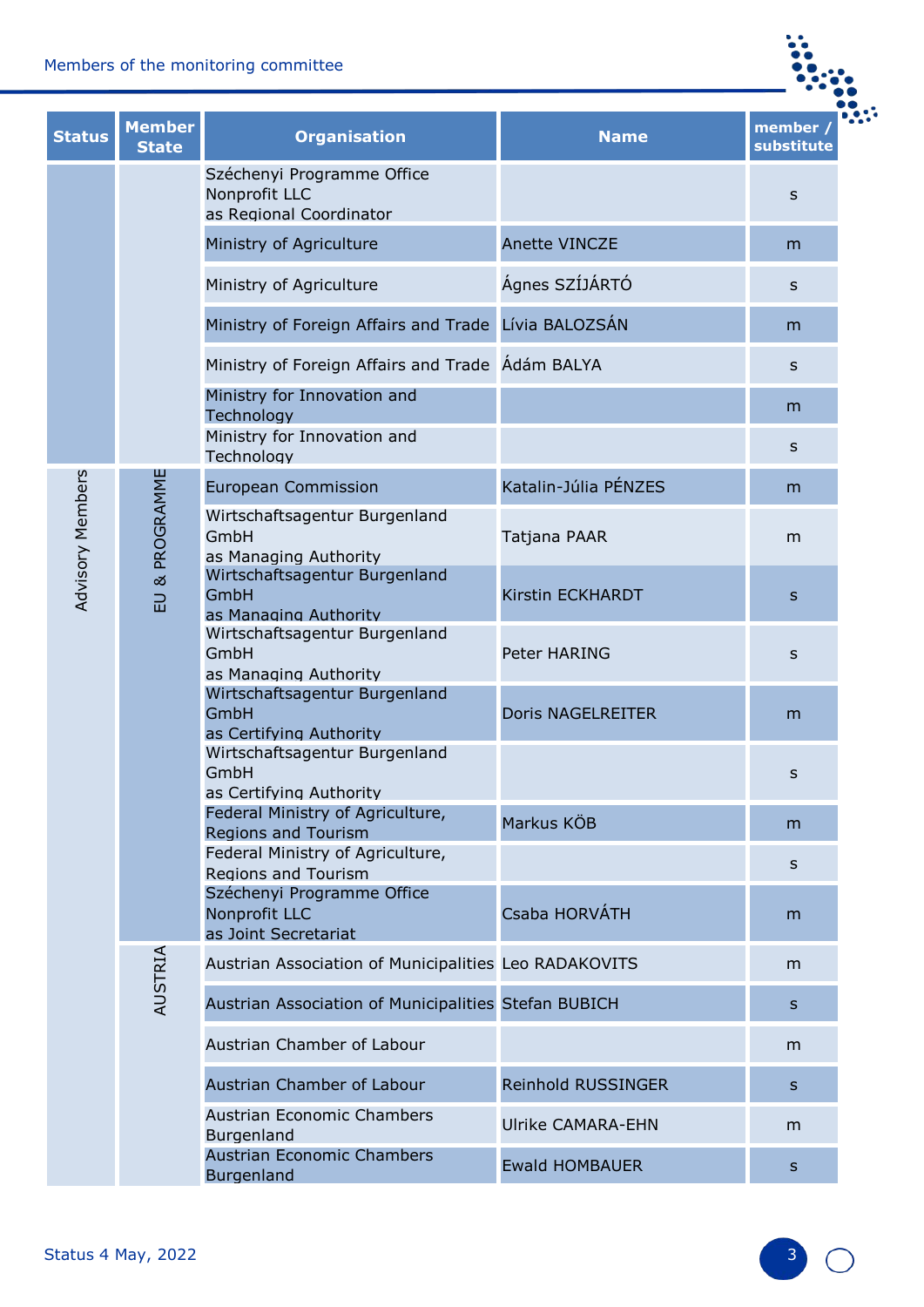|               |                               | Members of the monitoring committee                                                                |                           |                       |
|---------------|-------------------------------|----------------------------------------------------------------------------------------------------|---------------------------|-----------------------|
| <b>Status</b> | <b>Member</b><br><b>State</b> | <b>Organisation</b>                                                                                | <b>Name</b>               | member,<br>substitute |
|               |                               | Federal Ministry of Education,<br>Science and Research                                             | Petra HIERMANN-FOCHTA     | m                     |
|               |                               | Federal Ministry of Education,<br>Science and Research                                             | <b>Armin MAHR</b>         | S.                    |
|               |                               | Federal Ministry for Digital and<br><b>Economic Affairs</b>                                        |                           | m                     |
|               |                               | Federal Ministry for Digital and<br><b>Economic Affairs</b>                                        | Sonja GÖTZ                | $\mathsf{s}$          |
|               |                               | Federal Ministry for Europe,<br><b>Integration and Foreign Affairs</b>                             | Stefan WAIZER             | m                     |
|               |                               | Federal Ministry for Europe,<br><b>Integration and Foreign Affairs</b>                             | Krisztina MOSDÓCZY        | $\mathsf{s}$          |
|               |                               | Federal Ministry of Agriculture,<br><b>Regions and Tourism</b>                                     | Alexandra DEIMEL          | m                     |
|               |                               | Federal Ministry of Agriculture,<br><b>Regions and Tourism</b>                                     | Manfred BRUCKMOSER        | $\mathsf{S}$          |
|               |                               | Office of Government of Burgenland                                                                 | <b>Ulrike PICHLER</b>     | m                     |
|               |                               | Office of Government of Burgenland                                                                 | Petra JAHN                | $\mathsf{s}$          |
|               |                               | Ministry for Finance                                                                               | Csilla Szalóky-Hoffmann   | m                     |
|               | HUNGARY                       | Ministry for Finance                                                                               |                           | $\mathsf{s}$          |
|               |                               | Local Government of Sopron, City<br>with County Rights                                             | Krisztián BRUMMER         | m                     |
|               |                               | Local Government of Sopron, City<br>with County Rights                                             | Gábor TÓTH                | S                     |
|               |                               | Diocesan Caritas Szombathely                                                                       | Marietta RÉGVÁRI TUCZAINÉ | m                     |
|               |                               | Diocesan Caritas Szombathely                                                                       | N.N.                      | S                     |
|               |                               | <b>General Directorate of Social Affairs</b><br>and Child Protection, Sub-Office in<br>Zala County | Ildikó KÁLMÁN-HORVÁTH     | m                     |
|               |                               | <b>General Directorate of Social Affairs</b><br>and Child Protection, Sub-Office in<br>Zala County | Zsófia Matild PREISINGER  | $\sf S$               |
| Expert Status | <b>AUSTRIA</b>                | Ministry for Transport, Innovation<br>and Technology                                               |                           | m                     |
|               |                               | Danube Region Strategy<br>Coordination                                                             |                           | m                     |
|               | <b>HUNGARY</b>                | Ministry of Human Capacities                                                                       | Zsuzsa BENKŐNÉ KISS       | m                     |
|               |                               | Ministry of Human Capacities                                                                       | Miklós ESZENYI            | S                     |
|               |                               | Ministry of Interior                                                                               | Réka Orsolya GAUL         | m                     |
|               |                               | Ministry of Interior                                                                               | Gabriella JELINEK         | $\mathsf{s}$          |